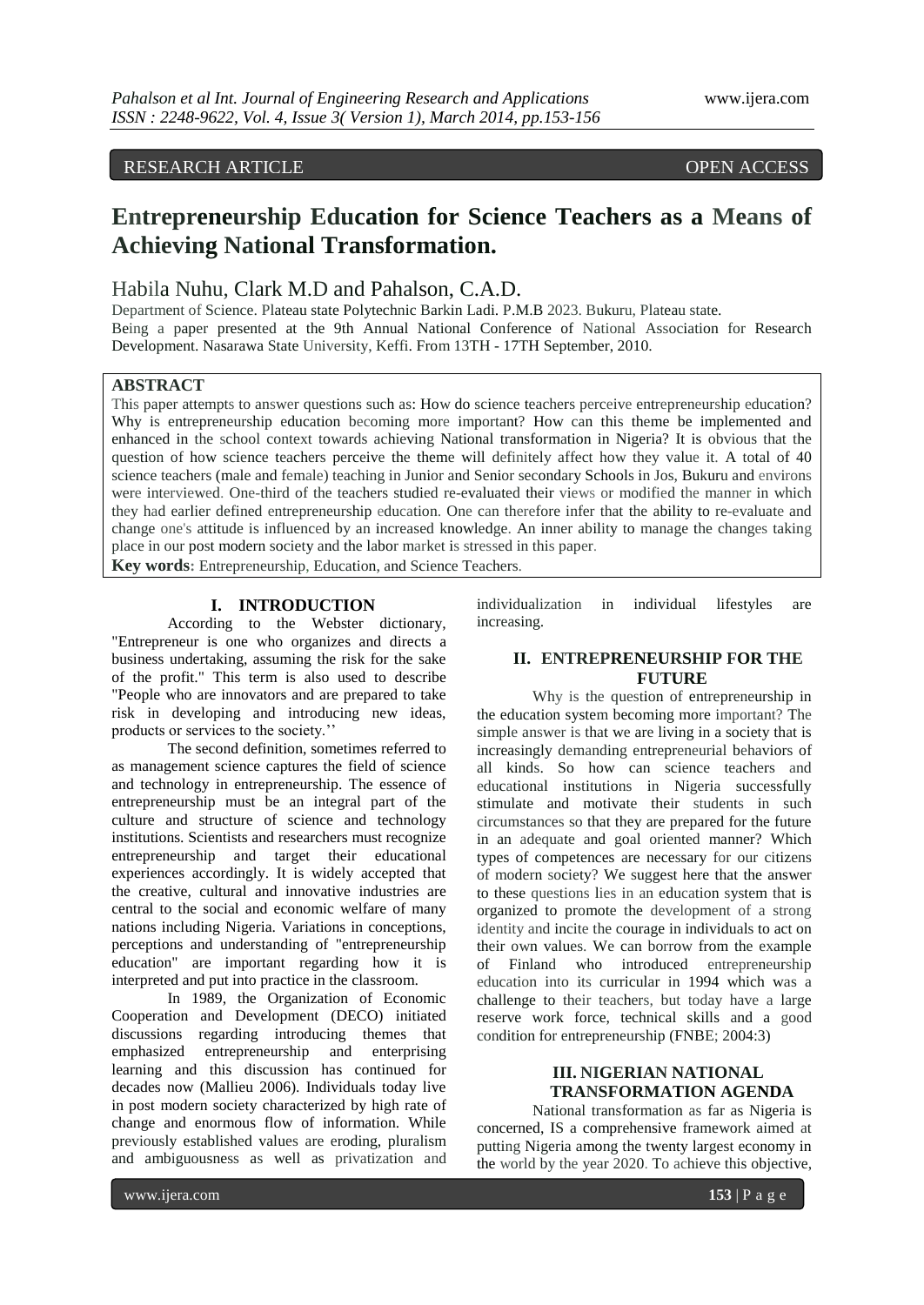Nigeria would have to compete with developed nations like, U.S.A, Japan, China, U.K and Germany. In 2007, the IMF ranked Nigeria 41st in terms of developed/developing Nations in the world.

The IMF uses Criteria such as Gross Domestic Product (GDPL Gross National Product (GNP) and personal income tax in their assessment. Several key parameters that must be attained by Nigeria to achieve National transformation were listed by President Yar'Addua in 2009. They were tagged the seven point agenda and are as follows:

- A. Polity: by the year 2020, the country will be peaceful, harmonious and have stable democracy.
- B. Education: Modern and vibrant educational system with equal opportunity for all Nigerians to provide the country with competent and adequate man power.
- C. Health: A vibrant health sector that supports and sustains a life expectancy that is not less than seventy years and reduces to the barest minimum the burden of infectious diseases such as Malaria, HIV/AIDS etc.
- D. Agriculture: An Agricultural sector that is technologically enabled and ensures National food security with significant contribution to foreign exchange earnings.
- E. Manufacturing: A manufacturing sector that is vibrant and globally competitive and contributes significantly to GDP with a manufacturing value added of not less than 40%.
- F. Macro-economy: A sound, stable, and globally competitive economy with a GDP of not less than \$900billion and a per capital income of not less than \$4000 per annum.
- G. Infrastructure: Adequate infrastructure that support the full mobilization of all economic sectors.

#### **IV. Entrepreneurship Education For Science Teachers As A Means Of Achieving National Development**

Entrepreneurship education for science teachers is clearly a critical element in Nigeria's quest for achieving the National developmental agenda. At this point it is important to note that, developed and emerging economies in the world attained their enviable position due to the importance they attached to science and entrepreneurship education. The science teacher in Nigeria lives in a modern

society that is full of growing cultural diversity, increasing globalization, and rapid and complex technological developments. Modern society needs

individuals who are autonomous and self-efficient, individuals who posses a firm morality and identity. In actual Job vacancy advertisements, one sees this need being emphasized when the individual being sought should be willing to take initiative, flexible, responsible and enterprising. These characteristics can be related to entrepreneurship education (Erkkila 2000). One problem that appeared in this research pertains to the handling of entrepreneurship education in the school curricular; which most cases is inadequate or not in place. At the same rate as modern society and its need change, new concepts that are not sufficiently explained enter the world of schools and the teachers as well, who therefore do not always posses the capacity needed to realize them. This can result in negative attitudes and resistance to change. It is in this respect that teacher education and teaching institutions providing continuing education in Nigeria playa central role. In our research, we aim to provide specific descriptions of the entrepreneurship education of individuals who have a classical behavioral science or educational background aimed at stimulating individual development for Nation building. Erkkila (2000) maintains that, "the greatest benefit of entrepreneurship education is to allow it serve National economic development".

#### **V. MATERIALS AND METHOD**

The materials used in the collection of data in this research work, were science teachers teaching in secondary schools. The method used in collecting data was the personal interview method. A total of Forty (40) science teachers teaching in junior and senior secondary schools in Jos, Bukuru and environs were interviewed for the study. The selection was such that those interviewed consisted of male and female science teachers. The students taught by the teachers participating in the study were in the age group of 12-20 years. The period of research was during the third term of the 2009/2010 academic year (May-July 2010). We started by capturing the teachers' perception of entrepreneurship in order to see how entrepreneurship IS interpreted in the school culture and thereby attempt to create a change In attitude in the teacher education and further education concerning entrepreneurship educational goal for National development.

#### **VI. RESULTS AND ANALYSIS**

The results are summarized in table one (1) below.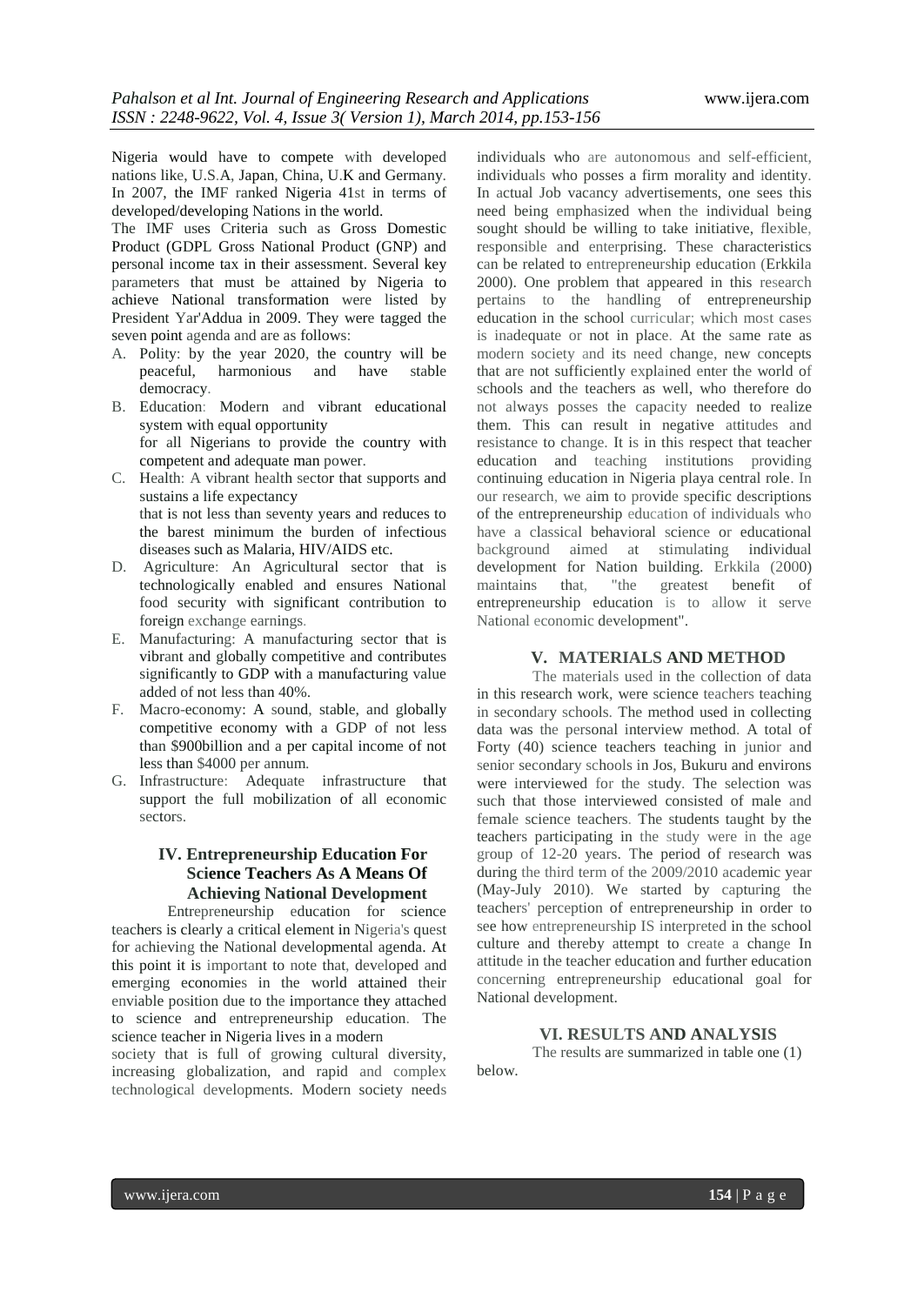| Teachers' conception of entrepreneurship education                                                                                                                                                                                         | Percentage of<br>teachers with<br>such perception |
|--------------------------------------------------------------------------------------------------------------------------------------------------------------------------------------------------------------------------------------------|---------------------------------------------------|
| • Primarily perceived as a personality and social skills developing<br>activity that should permeate school work, work that aims to fu rther<br>development of strong identities and promote self-efficiency based on<br>pupils own value. | 30%                                               |
| . Perceived as a technical or cooperative activity                                                                                                                                                                                         | 60%                                               |
| • Have no idea of entrepreneurship education                                                                                                                                                                                               | 10%                                               |

### **VII. RESULT ANALYSIS**

The teachers' conception of entrepreneurship education can be grouped into immanent, technical and/or cooperative activity. In the immanent, entrepreneurship is understood as permeating and integrated in the learning environment. However in the technical, entrepreneurship is perceived as a separate course or project which is graded and evaluated and carried out during a certain period of time, here the economic dimension of entrepreneurship dominates. When entrepreneurship education is understood as cooperative activity, emphasis is on the cooperation between schools and society/business for the purpose of preparing students for working in life; the emphasis in this situation is in developing vocationally oriented qualifications (Miller, 1993). As seen from the table quite a number of the science teachers were completely ignorant of entrepreneurship education.

The teachers were also asked to explain how they believe students can be spurred towards enterprising initiatives. When describing the prerequisites on an enterprising mindset, that is to say that which should comprise the result of entrepreneurship education, the teachers pointed out activity- based methods (typical of science teachers). Most of the teachers in the study emphasized the importance of activity as a method of fastening characteristics and manners of thinking that encourages learners to act, play and solve problems by themselves. Through authenticity, activity is connected to everyday life and perceived as substantial and relevant. Similar to Erkkila's (2000) and kjeil and Jarle (2010) results, the results from our study show that science teachers who possess a broader and deeper understanding of the phenomenon focus more on individual and social entrepreneurship competence, while those who possess limited

knowledge focus on economic and business related activities

#### **VIII. CONCLUSION**

Schools have a concrete task, which is to raise good citizens with auspicious (propitious) attitudes and initiatives emanating from a National curriculum; and it is ultimately teachers who realize the curriculum of which science teachers are an integral part. However if the science teachers' understanding of educational goals concerning school and entrepreneurship education do not correspond, teachers' attitude may remain negative and likewise their interest in implementing the cross-cultural theme in educational work. One interesting fact is that barely onethird of the teachers studied reevaluated their views during the course of the interview or modified the manner in which they defined entrepreneurship education. This means that instead of stressing the external dimensions, they stressed the internal dimensions. This also entails that previously negative attitude in several instances became positive. The inference that one can draw from this, is that the ability to re-evaluate and change one's attitude is influenced

by an increased knowledge and that, in the case of entrepreneurship, one becomes more conscious of the possibilities and meanings that entrepreneurship education expresses.

#### **IX. RECOMMENDATIONS**

- 1. Entrepreneurship education should be emphasized among science teachers in the forms of demands for economic growth.
- 2. Conducive environment for entrepreneurship education should be provided.
- 3. Value for entrepreneurship education should be stressed.